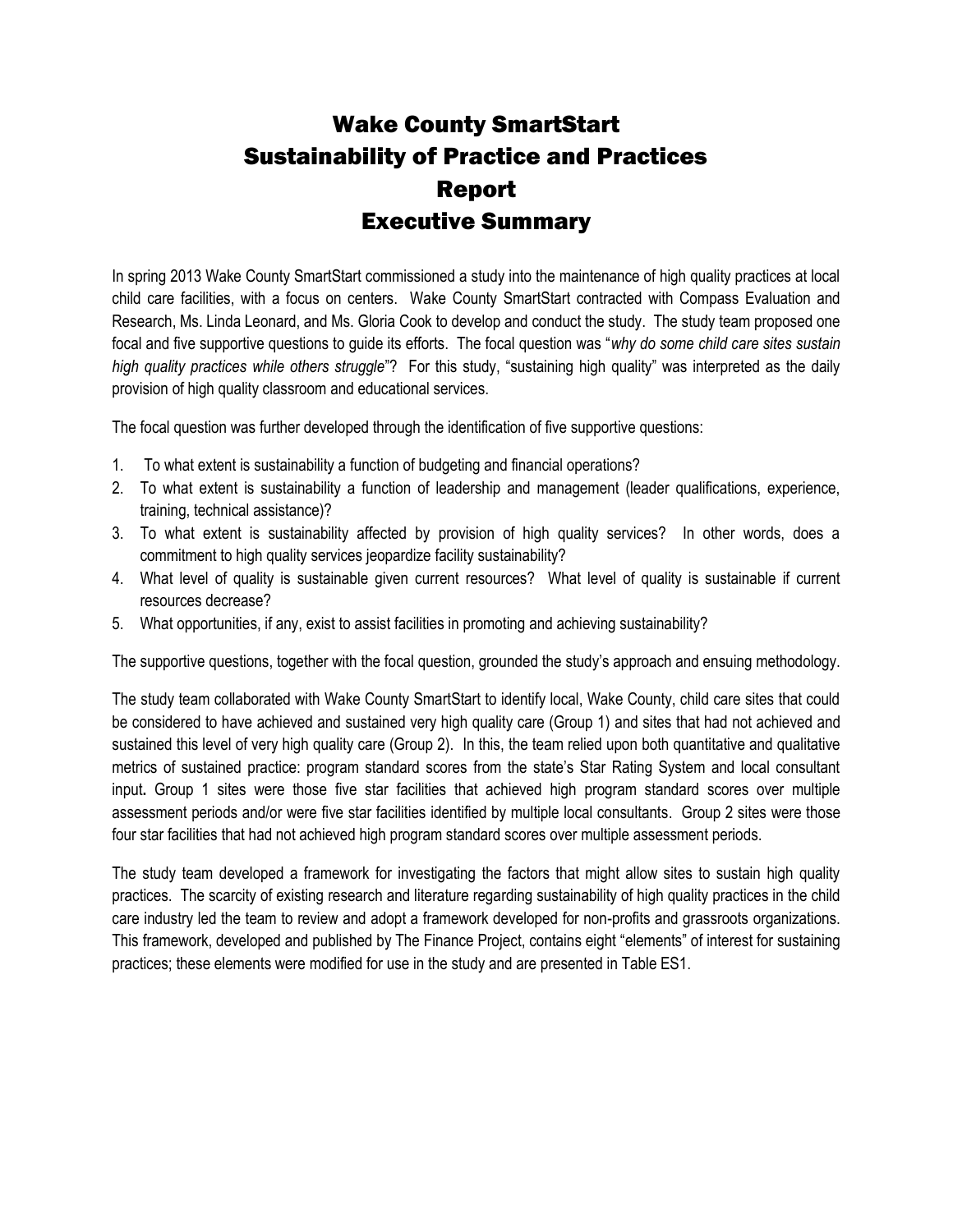| <b>Element</b>                            | <b>Finance Project definition</b>                                                                                                                                                                                                                                                               | <b>Interpretation for Child Care</b>                                                                                                                                                                                                                                                          |
|-------------------------------------------|-------------------------------------------------------------------------------------------------------------------------------------------------------------------------------------------------------------------------------------------------------------------------------------------------|-----------------------------------------------------------------------------------------------------------------------------------------------------------------------------------------------------------------------------------------------------------------------------------------------|
| <b>Key Champions</b>                      | Rallying leaders from businesses, faith-based<br>institutions, government and other parts of the<br>community who are committed to an<br>initiative's vision and are willing to use their power<br>and prestige to generate support for that program<br>will help to ensure long-term stability | The practice's key leader (owner, director, etc.) is<br>committed to the vision and mission with regard to<br>high quality practices and will use the power of his or<br>her position as leader to ensure maintenance of effort.                                                              |
| Strong Internal<br>Systems                | Building strong internal systems, such as fiscal<br>management, accounting, information, personnel<br>systems and governance structures, enables an<br>initiative to work effectively and efficiently.                                                                                          | The practice has strong internal systems (such as<br>fiscal management, accounting, information,<br>personnel systems and monitoring, professional<br>development planning and follow through) that enable<br>the practice to efficiently and effectively maintain high<br>quality practices. |
| Vision                                    | A clear-cut objective that articulates how an<br>initiative's programs or activities will<br>improve the lives of children, families and<br>communities.                                                                                                                                        | A clear-cut objective that articulates how the child care<br>practice will contribute to/ improve the lives of young<br>children.                                                                                                                                                             |
| <b>Results Orientation</b>                | Demonstrating program success through<br>measurable results (e.g., established indicators and<br>performance measures)                                                                                                                                                                          | Demonstrating the practice's success with<br>measurable child-level results (e.g., developmental<br>progress)                                                                                                                                                                                 |
| <b>Strategic Financing</b><br>Orientation | Identify the resources they need to sustain their<br>activities and then develop strategies to bring these<br>resources together to achieve their goals.                                                                                                                                        | Practice identifies resources needed to maintain the<br>business at a high-level of quality services (i.e., high<br>maintenance of effort) and develops and uses<br>strategies to acquire these resources.                                                                                    |
| Adaptability to<br>Changing<br>Conditions | Adjusting to changing social, economic, and political<br>trends in the community enables initiatives to take<br>advantage of various opportunities that can help to<br>achieve sustainability.                                                                                                  | Practice recognizes changing social, economic, and<br>political trends in the community and takes advantage<br>of opportunities that promote sustainability of high<br>quality practices.                                                                                                     |
| Broad Base of<br>(Community)<br>Support   | Determining who within the community loves an<br>initiative, who needs it and who would care if it were<br>gone.                                                                                                                                                                                | Practice has community-advocates who encourage<br>and support high quality practices and can assist the<br>practice in acquiring resources that aid the<br>maintenance of effort with regard to high quality<br>practices.                                                                    |
| Sustainability Plan                       | Creating sustainability plans helps initiative<br>developers and managers clarify where they want<br>their initiatives to go in the future. They provide<br>benchmarks for determining whether initiatives are<br>successfully reaching their goals.                                            | The practice has plans that allow for continuous<br>improvement, training, and staff oversight. The plans<br>clarify practice vision, mission, goals, and benchmarks<br>as a function of staff-specific tasks and objectives.                                                                 |

## **Table ES1. Elements of Interest for Sustaining High Quality Practices**

The team used this framework, along with local consultant survey-based input and subject-matter expert interview data to develop an interview and on-site visit protocol and a rating rubric for interpreting participant responses and data. The team solicited individual site participation and completed 25 on-site visits and interviews, including interviews with two teachers from each site, where applicable. Of the 25 sites, 12 were considered Group 1 sites and 13 were considered Group 2 sites.

Two study team members reviewed each site's data and completed the rating rubric for each site. Team members completed ratings without consideration of a site's status as either Group 1 or Group 2. The rating rubric contained 50 indicators across the eight domains identified in Table ES1. Each domain contained at least four indicators; one domain (internal systems) contained 14 indicators. The team members reviewed both sets of ratings for each site; if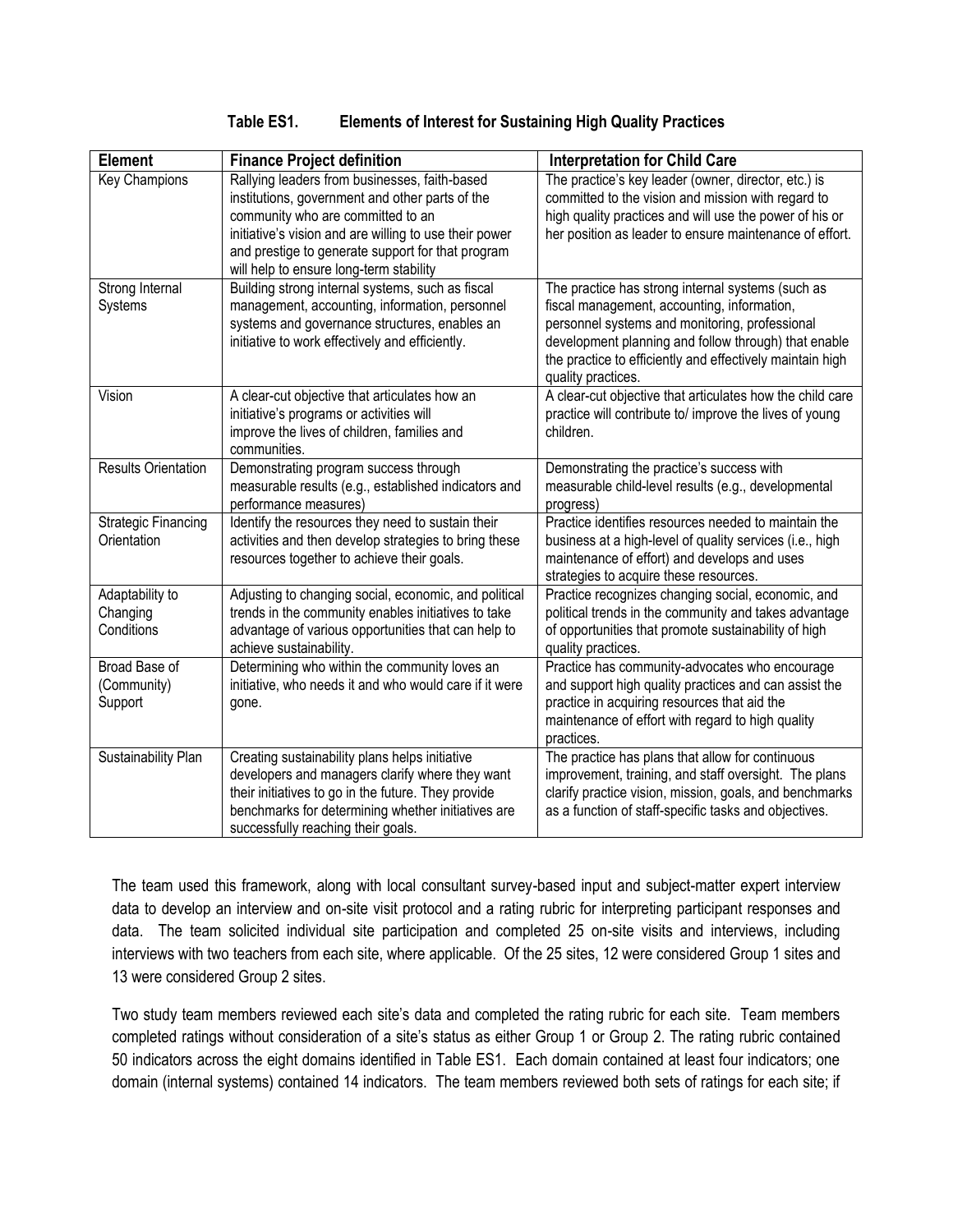there were discrepancies, the team members reviewed applicable and available documents, discussed the differences in ratings, and reached a consensus on a rating score for each indicator and each site.

Once the ratings were completed, the team calculated average rating scores for each indicator and each domain for both Group 1 and Group 2 sites. Table ES2 presents these average rating scores, expressed as a percent score (average ratings summed across all indicators within a domain and divided by total available points for that domain).

|                              | Champions<br>Key | Systems<br>Internal | Vision | <b>Orientatio</b><br><b>Results</b> | ဥ<br>ပ<br>Strategi<br>Financin | Adaptability | Support | Sustainability<br>Plan | Total |
|------------------------------|------------------|---------------------|--------|-------------------------------------|--------------------------------|--------------|---------|------------------------|-------|
| Group 1                      | 87.5%            | 78.6%               | 70%    | 93.3%                               | 78.9%                          | 84.7%        | 83.3%   | 72.7%                  | 80.5% |
| Group 2                      | 78.3%            | 75.5%               | 66.7%  | 87.2%                               | 72.8%                          | 79.3%        | 80.8%   | 70.7%                  | 76.1% |
| <b>Difference in Percent</b> | 9.2              | 3.1                 | 3.3    | 6.1                                 | 6.1                            | 5.4          | 2.5     | 2                      | 4.4   |
| <b>Scores</b>                |                  |                     |        |                                     |                                |              |         |                        |       |

**Table ES2. Average Rating Scores across Eight Domains of Sustainability**

As shown in Table ES2, Group 1 sites received higher average scores in each domain. The greatest differences were achieved in (a) key champions; (b) results orientation; (c) strategic financing; and (d) adaptability.

As regards key champions, the team focused on the presence and perception of leadership for quality practices; both director or owner and teacher data were used to rate indicators in this domain. The higher average ratings achieved by Group 1 sites suggested that these centers (more often than Group 2 sites) have a team-based approach to quality, in which all staff report being champions for quality, as opposed to individual or selected staff.

As regards results orientation, the team focused on the presence and assessment of child and family outcomes and director (or owner) and staff fluency in discussing outcomes. The team identified differences between Group 1 and Group 2 sites that were tied to director fluency in discussing and using individual student outcomes and the use of planned and budgeted investments that were linked to quality standards. The findings from this domain speak to questions regarding the duality of sustainability (sustainability of high quality practices within a sustainable business environment), or the site's ability to plan to provide high quality services, by providing sufficient, budgeted support. Our findings suggest that Group 1 directors or owners have more skill or experience in planning to provide quality, which may be influenced by their access to budgets or ability to provide information to or influence the site's budget.

Strategic financing was assessed through concrete measures of financial viability, such as diversity in tuition sources, willingness to raise rates, and willingness to carry bad debt. Group 1 sites were more likely than Group 2 sites to avoid bad debt, have diverse tuition resources, have access to an operating budget, and have sites that were financially viable (meeting expenses, if not experiencing revenues in excess of expenses). These scores also speak to study questions regarding the duality of sustainability, or the extent to which the ability to consistently provide high quality practices is integrated with the ability to run a stable business*.*

Finally, the domain of adaptability contained measures of a director or owner's engagement in the larger professional community and willingness to use information from this community to inform changes. This domain also addressed site willingness to continuously assess and improve practices and a willingness to include staff in the change process. The greatest differences between Group 1 and Group 2 sites reflected a more continuous and integrated